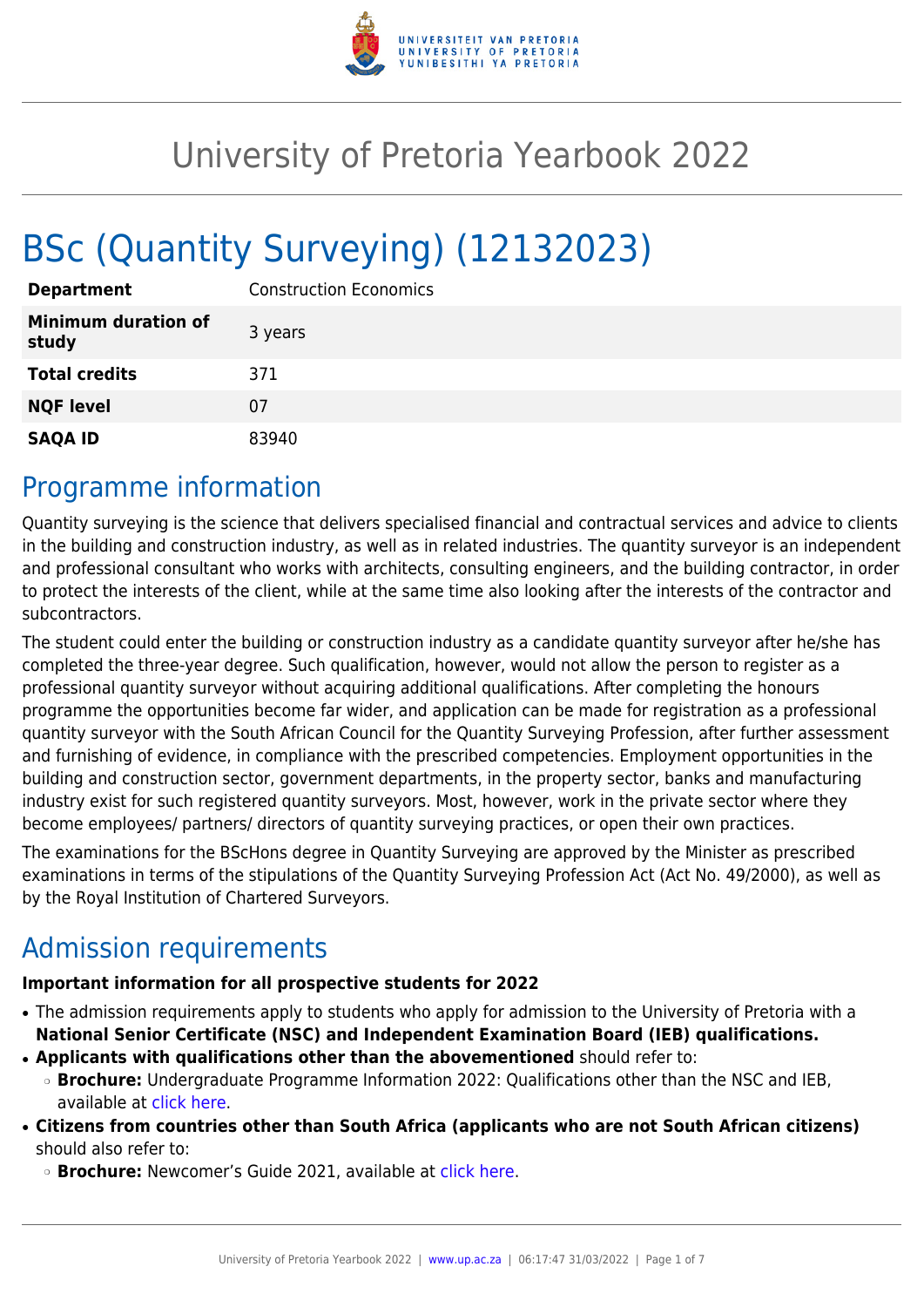

#### ❍ **Website:** [click here](http://www.up.ac.za/international-cooperation-division).

- **School of Tomorrow (SOT), Accelerated Christian Education (ACE) and General Education Development Test (GED):** The University of Pretoria no longer accepts qualifications awarded by these institutions.
- **National Certificate (Vocational) (NCV) Level 4:** The University of Pretoria may consider NCV candidates, provided they meet the exemption for bachelor's status criteria and the programme requirements.

#### **Transferring students**

A transferring student is a student who, at the time of application for a degree programme at the University of Pretoria (UP) –

● is a registered student at another tertiary institution, **or** was previously registered at another tertiary institution and did not complete the programme enrolled for at that institution, and is not currently enrolled at a tertiary institution, **or** has completed studies at another tertiary institution, but is not currently enrolled at a tertiary institution, **or** has started with tertiary studies at UP, then moved to another tertiary institution and wants to be readmitted at UP.

A transferring student will be considered for admission based on

- an NSC or equivalent qualification with exemption to bachelor's or diploma studies (whichever is applicable); **and** meeting the minimum faculty-specific subject requirements at NSC or tertiary level; **or** having completed a higher certificate at a tertiary institution with faculty-specific subjects/modules passed (equal to or more than 50%), as well as complying with faculty rules on admission;
- previous academic performance (must have passed all modules registered for up to the closing date of application ) or as per faculty regulation/promotion requirements;
- a certificate of good conduct.

**Note:** Students who have been dismissed at the previous institution due to poor academic performance, will not be considered for admission to UP.

#### **Returning students**

A returning student is a student who, at the time of application for a degree programme –

● is a registered student at UP, and wants to transfer to another degree at UP, **or** was previously registered at UP and did not complete the programme enrolled for, and did not enrol at another tertiary institution in the meantime (including students who applied for leave of absence), **or** has completed studies at UP, but is not currently enrolled or was not enrolled at another tertiary institution after graduation.

A returning student will be considered for admission based on

- an NSC or equivalent qualification with exemption to bachelor's or diploma studies (whichever is applicable); **and** meeting the minimum faculty-specific subject requirements at NSC or tertiary level; **or** previous academic performance (should have a cumulative weighted average of at least 50% for the programme enrolled for);
- having applied for and was granted leave of absence.

**Note:** Students who have been excluded/dismissed from a faculty due to poor academic performance may be considered for admission to another programme at UP. The Admissions Committee may consider such students if they were not dismissed more than twice. Only ONE transfer between UP faculties will be allowed, and a maximum of two (2) transfers within a faculty.

#### **Important faculty-specific information on undergraduate programmes for 2022**

• The closing date is an administrative admission guideline for non-selection programmes. Once a non-selection programme is full and has reached the institutional targets, then that programme will be closed for further admissions, irrespective of the closing date. However, if the institutional targets have not been met by the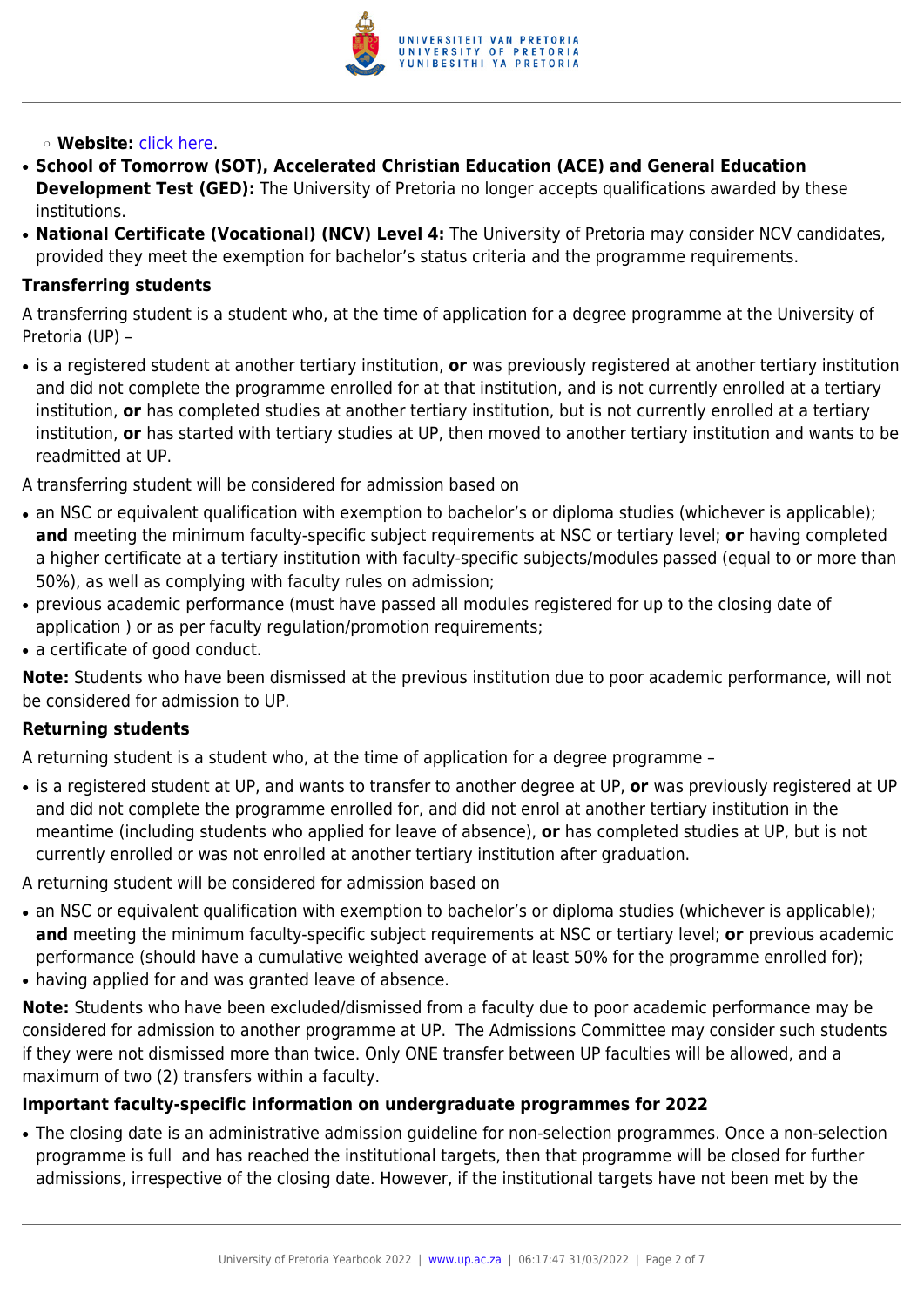

closing date, then that programme will remain open for admissions until the institutional targets are met.

- The following persons will be considered for admission: Candidates who have a certificate that is deemed by the University to be equivalent to the required National Senior Certificate (NSC) with university endorsement; candidates who are graduates from another tertiary institution or have been granted the status of a graduate of such an institution, and candidates who are graduates of another faculty at the University of Pretoria.
- Life Orientation is excluded when calculating the APS.
- Grade 11 results are used for the conditional admission of prospective students.
- A valid qualification with admission to degree studies is required.
- Minimum subject and achievement requirements, as set out below, are required.
- All modules will be presented in English, as English is the language of tuition, communication and correspondence.

#### **University of Pretoria website: [click here](http://www.up.ac.za/ebit)**

| <b>Minimum requirements</b><br><b>Achievement level</b><br><b>English Home</b><br>Language or |                    |                                        |            |
|-----------------------------------------------------------------------------------------------|--------------------|----------------------------------------|------------|
| <b>English First</b><br><b>Additional</b><br>Language                                         | <b>Mathematics</b> | <b>Physical Sciences or Accounting</b> | <b>APS</b> |
| NSC/IEB<br>5                                                                                  | NSC/IEB<br>5       | NSC/IEB<br>4                           | 30         |

### Other programme-specific information

**Please Note:** Students with Maths 4, should take STK 113 and STK 123 (instead of STK 110) during their first year of study and STK 120 during their second year of study.

The degree is awarded if all the prescribed modules have been passed.

# Promotion to next study year

Refer also to G5.

#### **Promotion to the second semester of the first year and to the second year of study**

- a. A newly registered first-year student who failed all the prescribed modules for the programme at the end of the first semester shall not be readmitted to the School for the Built Environment in the second semester.
- b. A student who complies with all the requirements of the first year of study, or has at least obtained 110 credits, is promoted to the second year of study.
- c. A student who has not obtained at least 70% of the credits of the first year of study after the November examinations must reapply for admission should he/she intend to continue with his/her studies. Written application must be submitted to the student administration of the School for the Built Environment no later than 12 January. Late applications will be accepted only in exceptional circumstances after approval by the Dean and conditions of readmission as determined by the admissions committee shall apply should first-year students be readmitted.
- d. Students who have not passed all the prescribed modules of the first year of study, as well as students who are readmitted in terms of (c) must register for the outstanding modules of the first year.
- e. A student who is repeating his/her first year, may, on recommendation of the relevant head of department and with the approval of the Dean, be permitted to enrol for modules of the second year of study in addition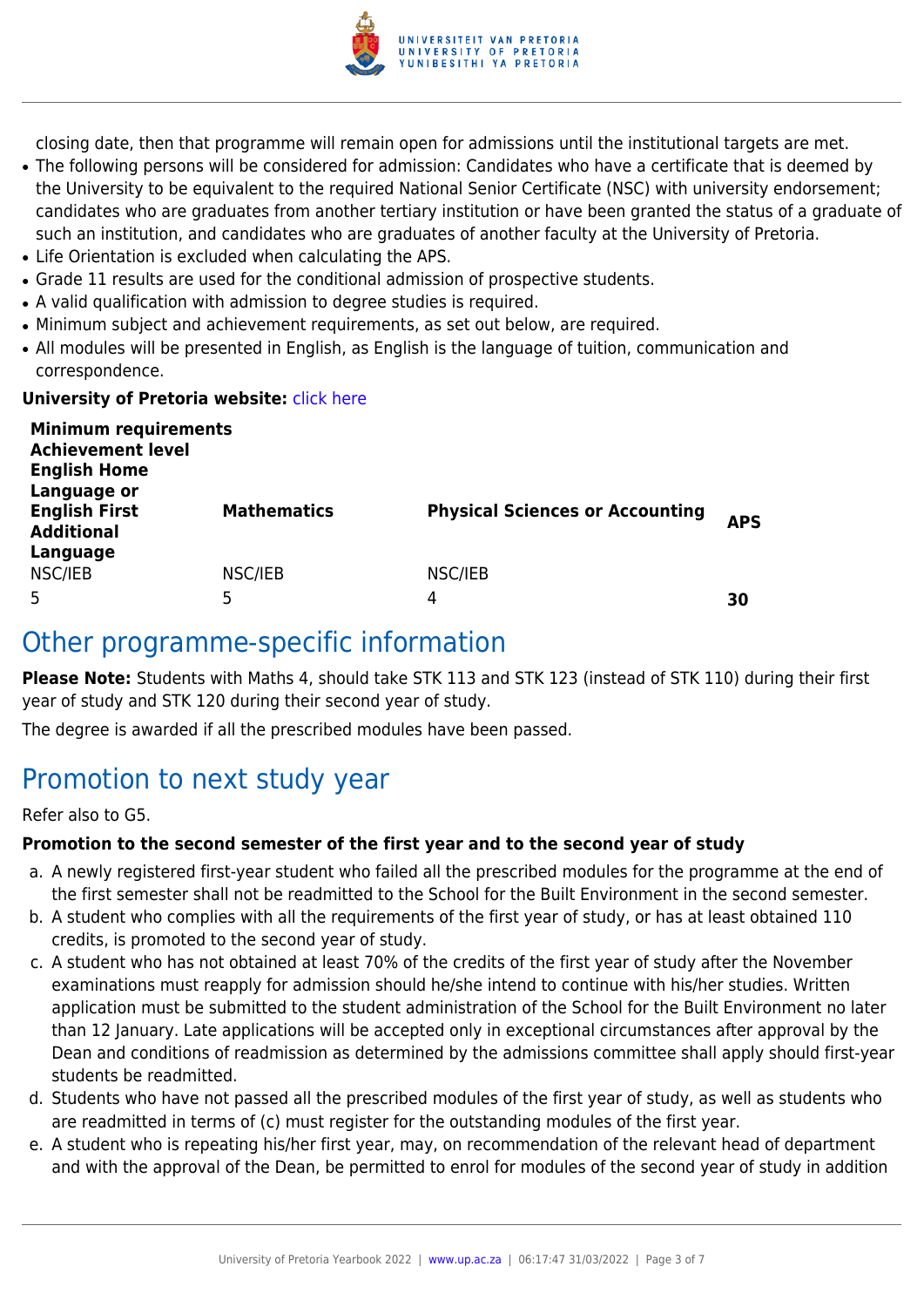

to the first-year modules which he or she failed, providing that he or she complies with the prerequisites for the second-year modules and that no timetable clashes occur. The number of credits per semester for which a student registers may not exceed the prescribed number of credits per semester by more than 16 credits.

#### **Promotion to the third year of study**

- a. A student must pass all the prescribed modules at first-year level (level 100) before he or she is admitted to any module at third-year level (level 300).
- b. A student who complies with all the requirements of the second year of study, or has at least obtained 230 credits, is promoted to the third year of study provided that no first-year module(s) are outstanding.
- c. The Dean may, on the recommendation of the Head of Department, allow a student, who qualifies for promotion to a subsequent year of study, but who has not passed all the modules of that year, to carry over those modules to the next or a later year.
- d. The number of credits per semester for which a student registers may not exceed the prescribed number of credits per semester by more than 16 credits and the prerequisites must be met.
- e. A student who complies with all the requirements for the degree with the exception of one year module or two semester modules, in which a final mark of at least 40% has been obtained, may be admitted to a Chancellor's examination in the module(s) concerned, at the start of the ensuing semester.
- f. On the recommendation of the Head of Department, in exceptional circumstances deviation from the abovementioned stipulations, may be approved by the Faculty Executive Committee, provided that no timetable clashes occur.

# Pass with distinction

The degree is conferred with distinction on a student:

- i. if no module of the second and third study year was repeated and a weighted average of at least 75% (not rounded) was obtained in one year in all the modules, of the final study year;
- ii. the degree programme was completed within the prescribed three study years, and the final study year modules were passed on first registration without any supplementary or special examinations.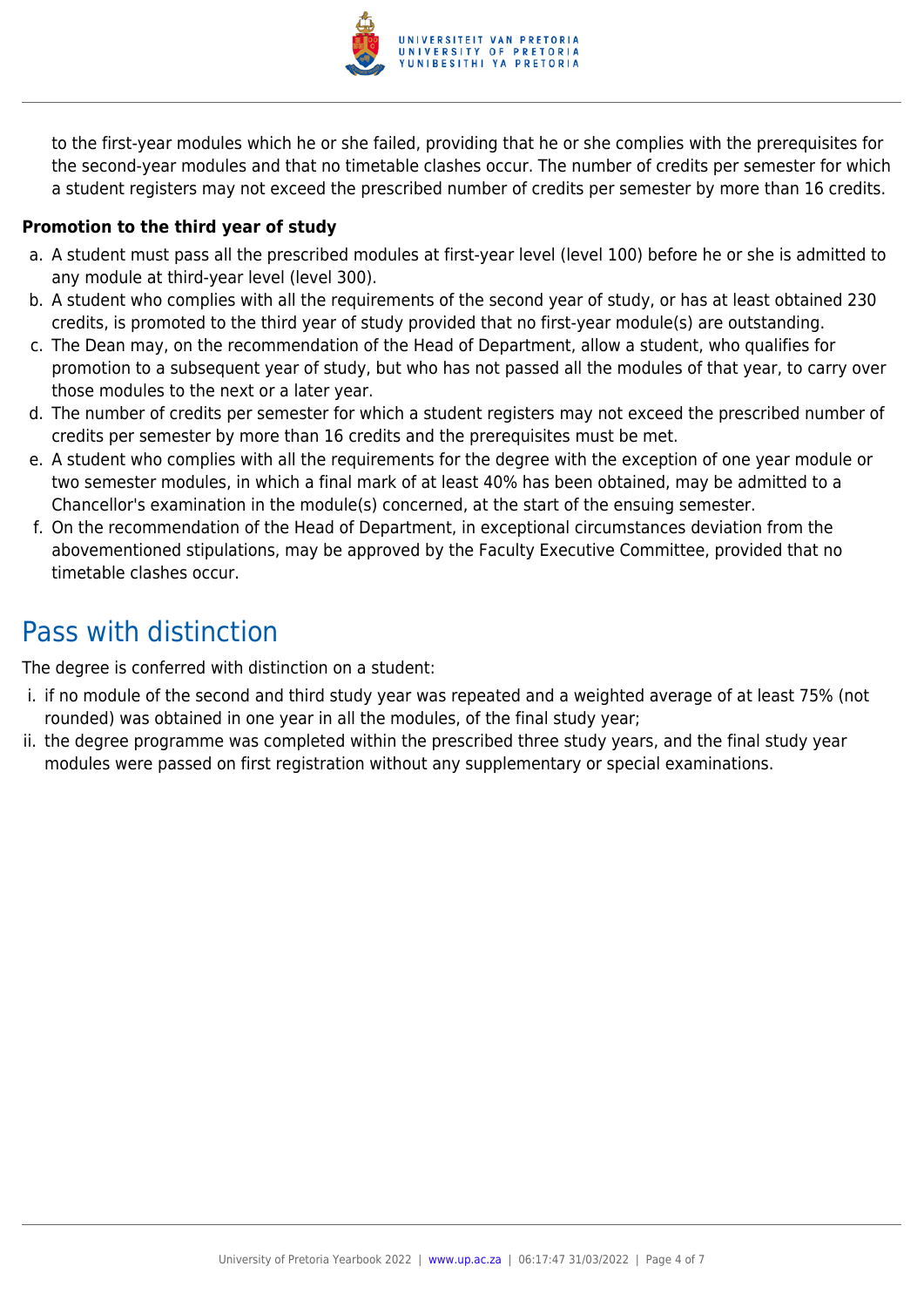

# Curriculum: Year 1

#### **Minimum credits: 126**

Please note: Students registered for this programme must please register for STK 161 in Quarter 3.

### **Fundamental modules**

[Academic information management 111](https://www.up.ac.za/yearbooks/2022/modules/view/AIM 111) (AIM 111) - Credits: 4.00 [Academic information management 121](https://www.up.ac.za/yearbooks/2022/modules/view/AIM 121) (AIM 121) - Credits: 4.00 [Academic literacy for Construction Economics 122](https://www.up.ac.za/yearbooks/2022/modules/view/ALL 122) (ALL 122) - Credits: 6.00 [Academic orientation 112](https://www.up.ac.za/yearbooks/2022/modules/view/UPO 112) (UPO 112) - Credits: 0.00

### **Core modules**

[Building organisation 121](https://www.up.ac.za/yearbooks/2022/modules/view/BGG 121) (BGG 121) - Credits: 4.00 [Building drawings 111](https://www.up.ac.za/yearbooks/2022/modules/view/BOU 111) (BOU 111) - Credits: 4.00 [Building science 110](https://www.up.ac.za/yearbooks/2022/modules/view/BWT 110) (BWT 110) - Credits: 8.00 [Building science 120](https://www.up.ac.za/yearbooks/2022/modules/view/BWT 120) (BWT 120) - Credits: 8.00 [Economics 110](https://www.up.ac.za/yearbooks/2022/modules/view/EKN 110) (EKN 110) - Credits: 10.00 [Economics 120](https://www.up.ac.za/yearbooks/2022/modules/view/EKN 120) (EKN 120) - Credits: 10.00 [Building services 112](https://www.up.ac.za/yearbooks/2022/modules/view/GBD 112) (GBD 112) - Credits: 6.00 [Building services 122](https://www.up.ac.za/yearbooks/2022/modules/view/GBD 122) (GBD 122) - Credits: 6.00 [Quantities 101](https://www.up.ac.za/yearbooks/2022/modules/view/HVH 101) (HVH 101) - Credits: 24.00 [Introduction to structures 110](https://www.up.ac.za/yearbooks/2022/modules/view/SKE 110) (SKE 110) - Credits: 8.00 [Structures 120](https://www.up.ac.za/yearbooks/2022/modules/view/SKE 120) (SKE 120) - Credits: 8.00 [Mathematics 134](https://www.up.ac.za/yearbooks/2022/modules/view/WTW 134) (WTW 134) - Credits: 16.00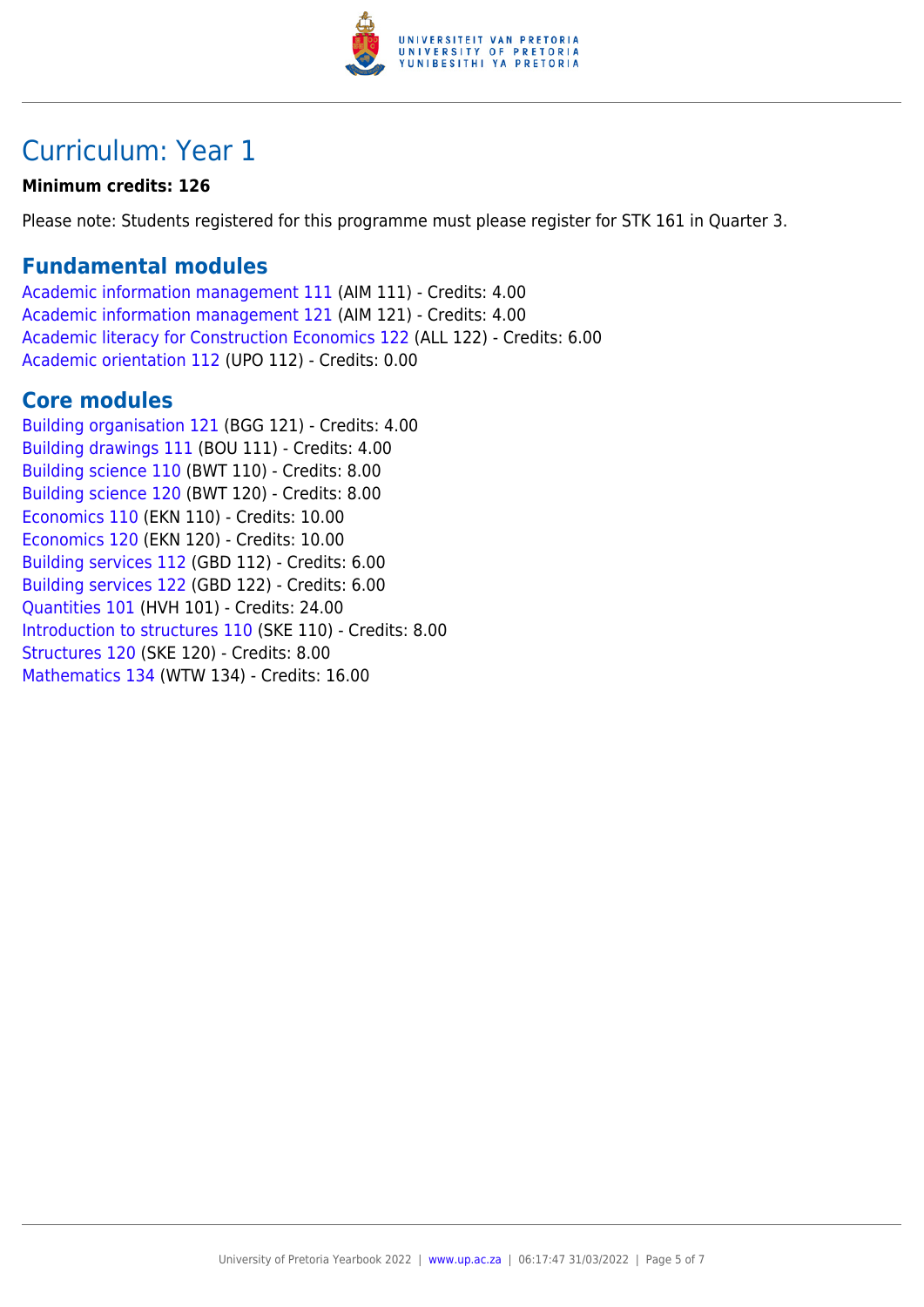

### Curriculum: Year 2

#### **Minimum credits: 121**

### **Core modules**

[Building science 210](https://www.up.ac.za/yearbooks/2022/modules/view/BWT 210) (BWT 210) - Credits: 12.00 [Building science 220](https://www.up.ac.za/yearbooks/2022/modules/view/BWT 220) (BWT 220) - Credits: 8.00 [Property law 222](https://www.up.ac.za/yearbooks/2022/modules/view/EOW 222) (EOW 222) - Credits: 8.00 [Financial management 110](https://www.up.ac.za/yearbooks/2022/modules/view/FBS 110) (FBS 110) - Credits: 10.00 [Building services 211](https://www.up.ac.za/yearbooks/2022/modules/view/GBD 211) (GBD 211) - Credits: 6.00 [Building services 221](https://www.up.ac.za/yearbooks/2022/modules/view/GBD 221) (GBD 221) - Credits: 6.00 [Quantities 200](https://www.up.ac.za/yearbooks/2022/modules/view/HVH 200) (HVH 200) - Credits: 24.00 [Community-based project 201](https://www.up.ac.za/yearbooks/2022/modules/view/JCP 201) (JCP 201) - Credits: 8.00 [Civil engineering services 220](https://www.up.ac.za/yearbooks/2022/modules/view/SKE 220) (SKE 220) - Credits: 8.00 [Statistics 110](https://www.up.ac.za/yearbooks/2022/modules/view/STK 110) (STK 110) - Credits: 13.00 [Statistics 161](https://www.up.ac.za/yearbooks/2022/modules/view/STK 161) (STK 161) - Credits: 6.00 [Site surveying 213](https://www.up.ac.za/yearbooks/2022/modules/view/TRN 213) (TRN 213) - Credits: 12.00